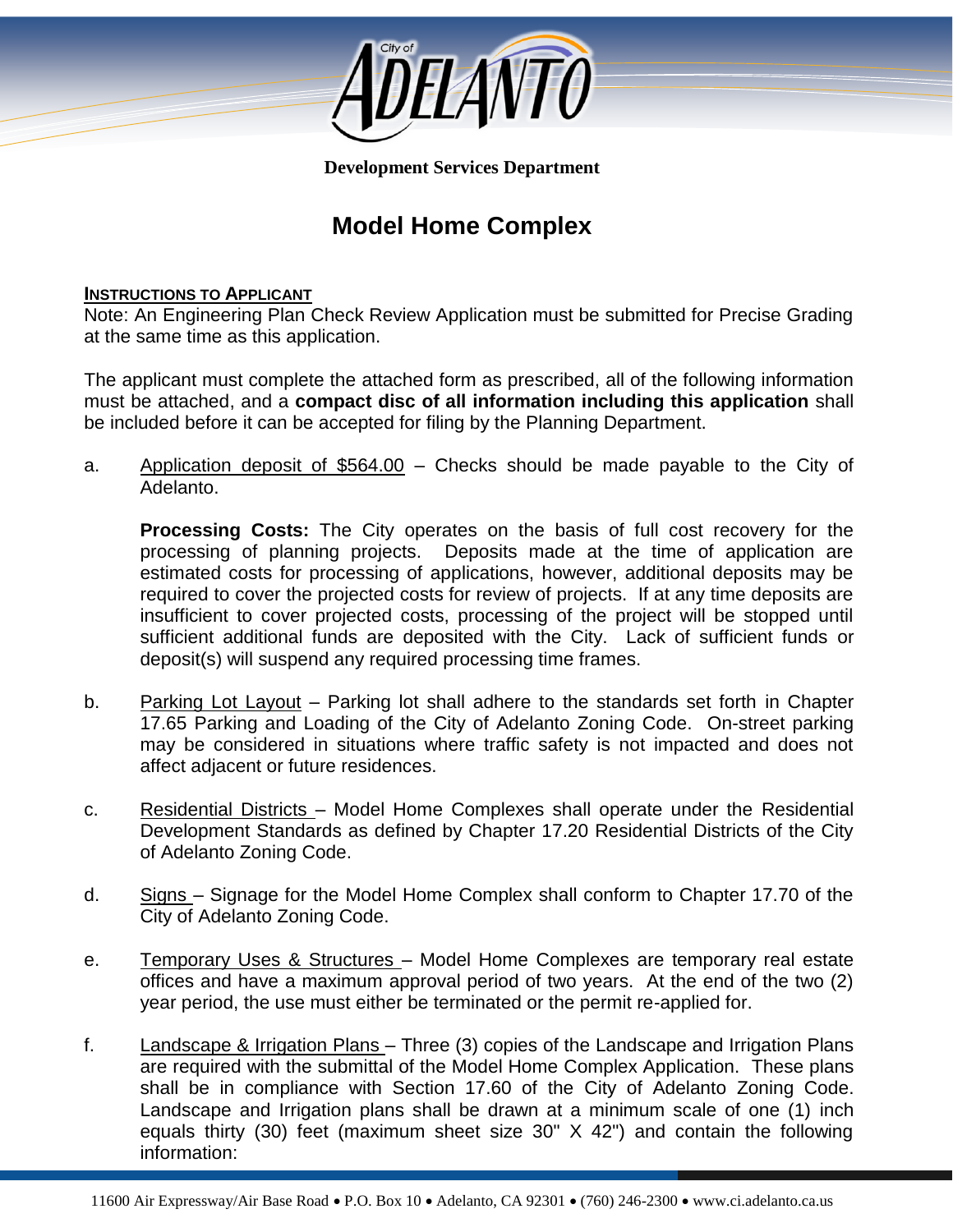- Building footprints and roof overhangs, walkways, parking surfaces and vehicular overhang lines, property lines, right-of-way lines, and easement lines;
- Calculations showing the total square footage and percentages of all the site elements including building footprints, parking, and landscaped areas. Landscaped areas shall be further subdivided into subcategories of turf, shrubs/groundcover, and inorganic materials;
- The location of existing and proposed plant materials;
- Plant graphic symbol legend and a plant schedule including botanical and common names, planting size, number of plants, and on-center spacing of massed shrubs and ground cover plants on each landscape plan sheet;
- Planting details, specifications and required guarantee (see Section 17.60.60.B);
- Schedule of inorganic materials including type (i.e. decomposed granite, river rock, screened rock, etc.), quantities and depth;
- Irrigation plan showing location of controller, existing or proposed meters, backflow preventer, water lines, heads, and materials schedule on each landscape plan sheet. Irrigation systems shall be designed to minimize maintenance and water consumption, and shall be properly designed and installed to ensure that overspray onto fences, walls and structures is eliminated to the maximum extent feasible;
- Irrigation details and pressure loss calculations.
- A diagrammatic plan showing the amount of shading that the landscaping is expected to provide at its maturity with the sun at its apex.
- g. Required Compliance Items for Landscaping The following items are required for all landscaping plans in addition to the requirements in the Landscaping Ordinance, Chapter 17.60. These items shall be addressed in the landscaping plans submitted:
	- A weed barrier shall be installed wherever crushed rock, mulch, or similar materials are used.
	- A root barrier shall be installed for all trees within 15 feet of street sidewalks.
	- Turf may not be permitted, depending on the findings of the project's Utility Feasibility Study.
	- Decomposed Granite is not permitted adjacent to public right of way lines or street sidewalks.
	- A statement similar to the following shall be included in the irrigation notes: "Contractor shall adjust irrigation timers to eliminate runoff and to water the minimum amount of time necessary to keep plants healthy."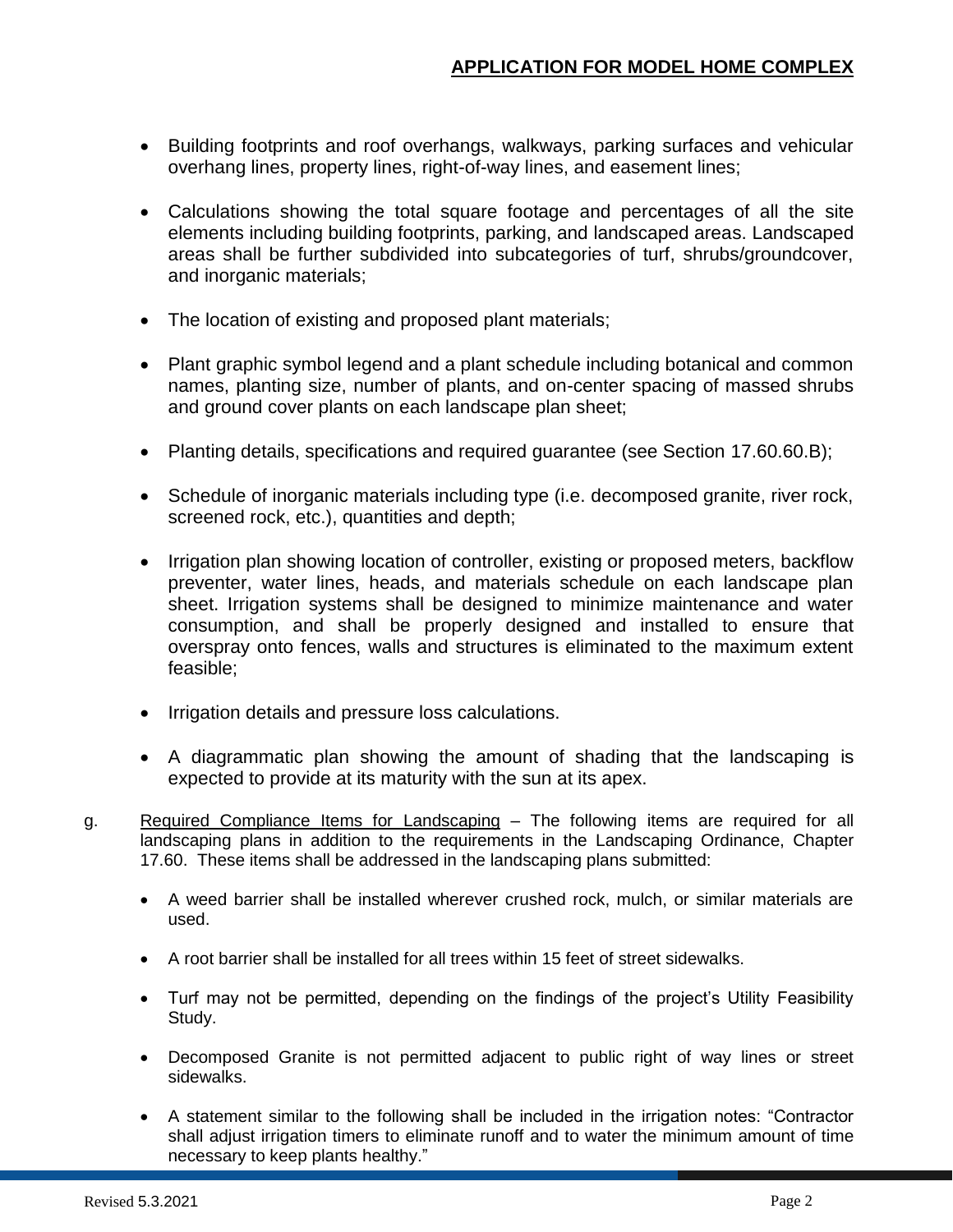### **APPLICATION FOR MODEL HOME COMPLEX**

The following temporary use of a Model Home Complex shall be subject to review and approval or conditional approval by the Director of Planning pursuant to 17.20, 17.60, 17.65, 17.70, 17.75, 17.155 and all other applicable Chapter(s) of the Adelanto Municipal Code and General Plan.

|                        | <b>DEPOSIT</b> |              | \$275.00 |          |  |
|------------------------|----------------|--------------|----------|----------|--|
|                        |                |              |          |          |  |
|                        |                |              |          |          |  |
| Name of Applicant*     |                |              |          | Phone    |  |
| Address                |                |              |          |          |  |
| City                   |                | <b>State</b> |          | Zip Code |  |
| Name of Representative |                |              |          | Phone    |  |
| Address                |                |              |          |          |  |
| City                   |                | <b>State</b> |          | Zip Code |  |
| Name of Engineer       |                |              |          | Phone    |  |
| Address                |                |              |          |          |  |
| City                   |                | <b>State</b> |          | Zip Code |  |

\*Applicant must be the owner of the land, the lessee having a leasehold interest of not less than three (3) years, or the agent of the foregoing, duly authorized in writing.

Project Location (Include Tract Number and specific lots):

**Certification:** I hereby certify that I understand the information regarding deposits for processing costs, information, and requirements referenced in this application and that the information furnished above and in any attached exhibits is true and correct. The property owner further certifies that they are the legal owner of the property and consent to the application.

| Applicant's Signature           | Date | Property Owner's signature           | Date |
|---------------------------------|------|--------------------------------------|------|
| <b>Applicant's Printed Name</b> |      | <b>Property Owner's Printed Name</b> |      |